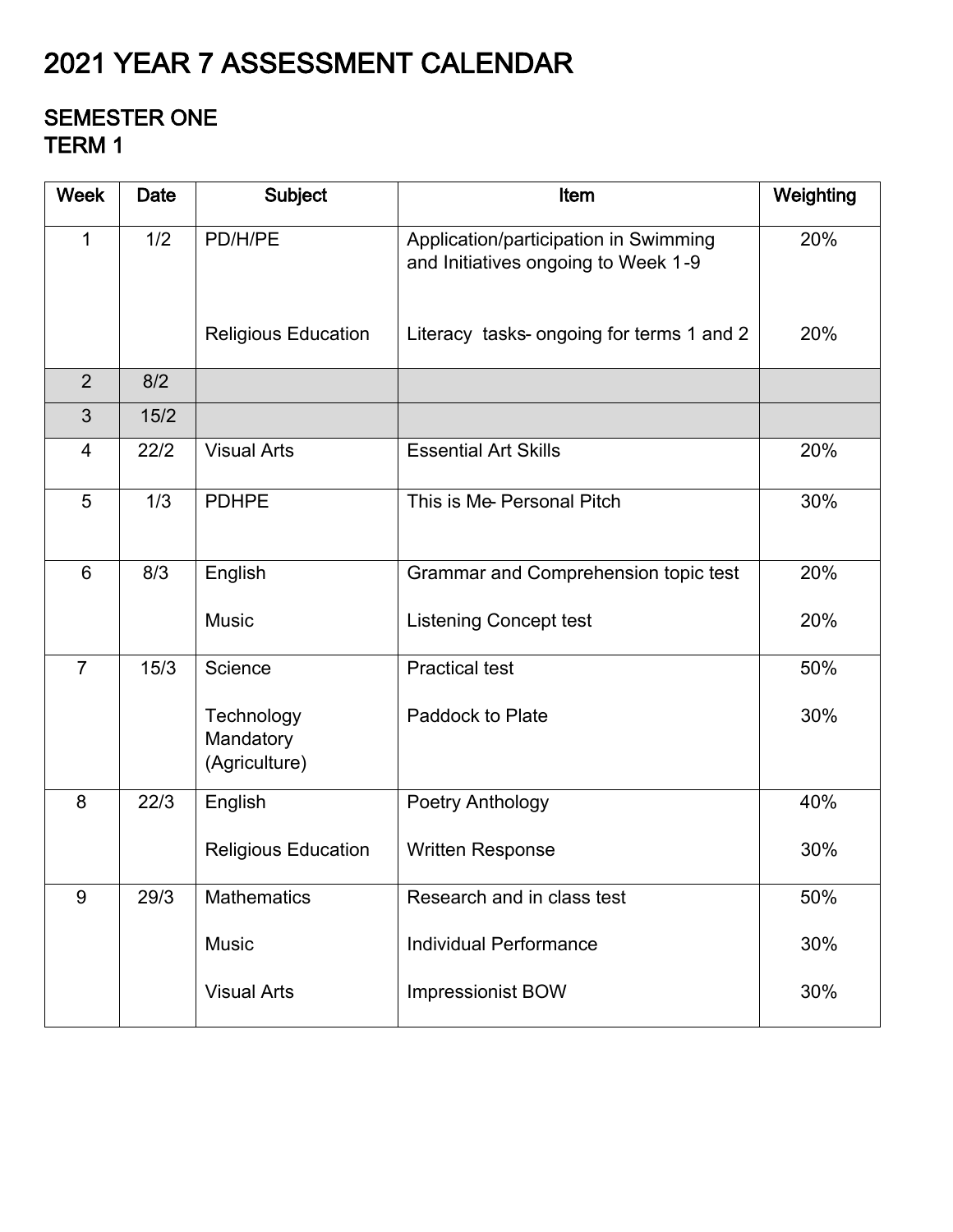## TERM 2

| <b>Week</b>     | Date | <b>Subject</b>                                                                           | Item                                                                                   | Weighting                       |
|-----------------|------|------------------------------------------------------------------------------------------|----------------------------------------------------------------------------------------|---------------------------------|
| $\mathbf 1$     | 19/4 | <b>PDHPE</b>                                                                             | <b>Team Games</b><br>Skills/participation/application -<br>ongoing to term 2 week 1-10 | 20%                             |
| $\overline{2}$  | 26/4 | Geography                                                                                | Assignment: Geomorphic Hazard                                                          | 50%                             |
|                 |      | Technology<br>Mandatory<br>(Engineered Systems)                                          | Design Folio and Project- CO2 Dragster                                                 | 70%                             |
| 3               | 3/5  |                                                                                          |                                                                                        |                                 |
| 4               | 10/5 | <b>Music</b>                                                                             | Composition                                                                            | 30%                             |
|                 |      | Technology<br>Mandatory<br>(Agriculture)                                                 | <b>Design Assessment</b>                                                               | 40%                             |
| 5               | 17/5 | <b>Visual Arts</b>                                                                       | <b>Cubist Lino BOW</b>                                                                 | 30%                             |
| $6\phantom{1}6$ | 24/5 | English                                                                                  | <b>Semester One Exams</b>                                                              | 40%                             |
| $\overline{7}$  | 31/5 | Geography<br><b>Mathematics</b><br><b>PDHPE</b><br><b>Religious Education</b><br>Science |                                                                                        | 50%<br>50%<br>30%<br>50%<br>50% |
|                 |      | Technology<br>Mandatory                                                                  | Practical                                                                              | 30%                             |
|                 |      | (Agriculture)                                                                            | Picasso Case Study                                                                     | 20%                             |
|                 |      | <b>Visual Arts</b><br>Technology<br>Mandatory (Digital<br>Technologies)                  | In class Practical task                                                                | 30%                             |
| 8               | 7/6  |                                                                                          |                                                                                        |                                 |
| 9               | 14/6 |                                                                                          |                                                                                        |                                 |
| 10              | 21/6 |                                                                                          |                                                                                        |                                 |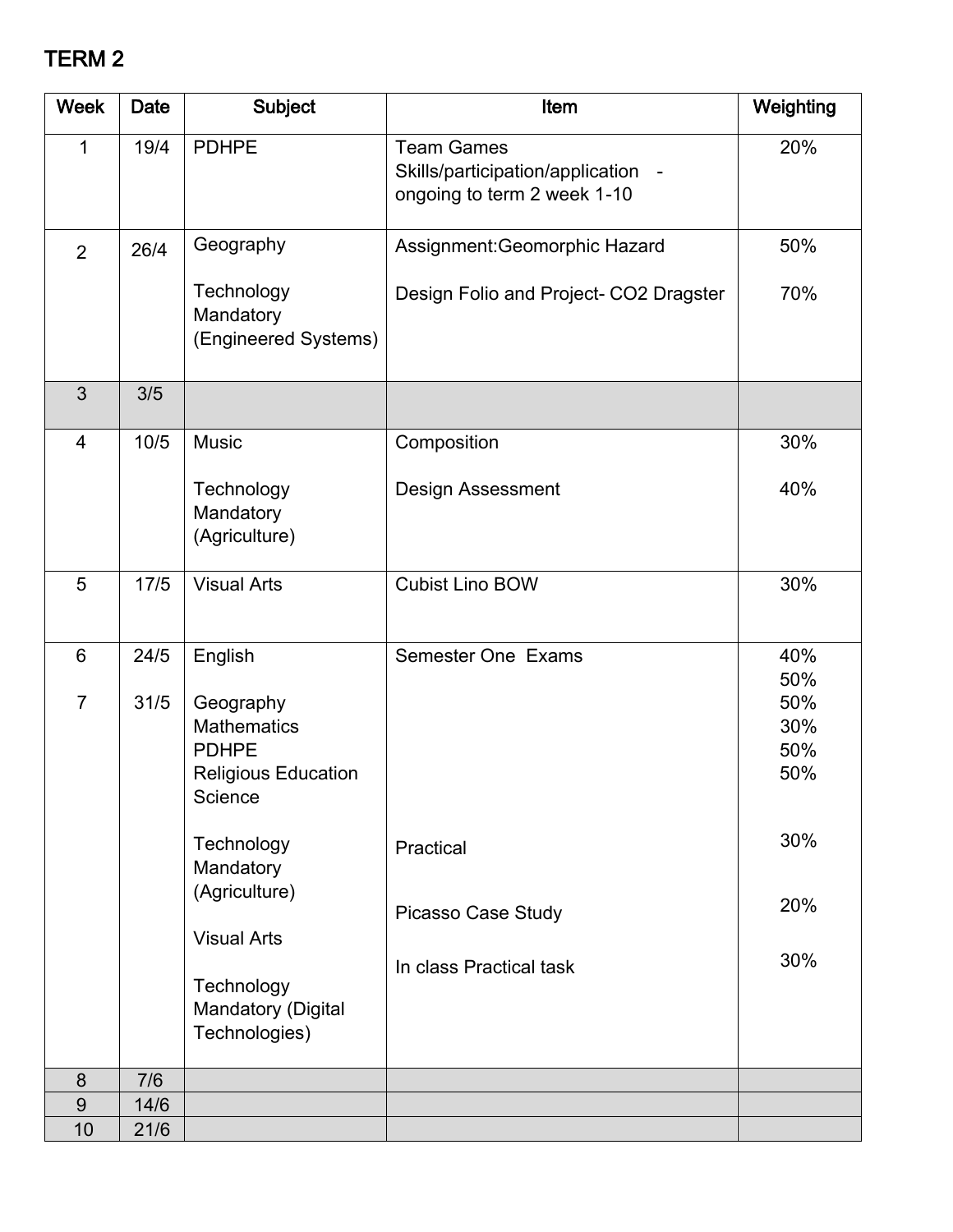#### SEMESTER TWO TERM 3

| <b>Week</b>    | Date | <b>Subject</b>                                     | Item                                                                                   | Weighting |
|----------------|------|----------------------------------------------------|----------------------------------------------------------------------------------------|-----------|
| 1              | 12/7 | PD/H/PE                                            | Sports around the Globe<br>Skills, application and participation<br>ongoing to week 10 | 25%       |
|                |      | <b>Religious Education</b>                         | Literacy tasks- ongoing for terms 3 and 4                                              | 20%       |
| $\overline{2}$ | 19/7 |                                                    |                                                                                        |           |
| 3              | 26/7 |                                                    |                                                                                        |           |
| $\overline{4}$ | 2/8  | <b>Visual Arts</b>                                 | <b>Essential Art Skills Task</b>                                                       | 20%       |
| 5              | 9/8  |                                                    |                                                                                        |           |
| $6\phantom{1}$ | 17/8 | <b>History</b>                                     | Research                                                                               | 50%       |
|                |      | <b>Music</b>                                       | <b>LIstening Concept Test</b>                                                          | 20%       |
| $\overline{7}$ | 23/8 | <b>Mathematics</b>                                 | Data and algebra assessment                                                            | 50%       |
|                |      | Technology<br>Mandatory<br>(Agriculture)           | <b>Paddock to Plate</b>                                                                | 30%       |
| 8              | 30/8 | PD/H/PE                                            | My body and its Changes-Assignment                                                     | 20%       |
|                |      | <b>Religious Education</b>                         | Research task                                                                          | 40%       |
| 9              | 6/9  | <b>Music</b>                                       | <b>Individual Performance</b>                                                          | 30%       |
|                |      | Science                                            | <b>Investigating Forces in Toys</b>                                                    | 50%       |
|                |      | <b>Visual Arts</b>                                 | <b>Impressionist BOW</b>                                                               | 30%       |
| 10             | 13/9 | English                                            | <b>Writing Task</b>                                                                    | 50%       |
|                |      | Technology<br>Mandatory<br>(Engineered<br>Systems) | Design Folio and Project- CO2 Dragster                                                 | 70%       |